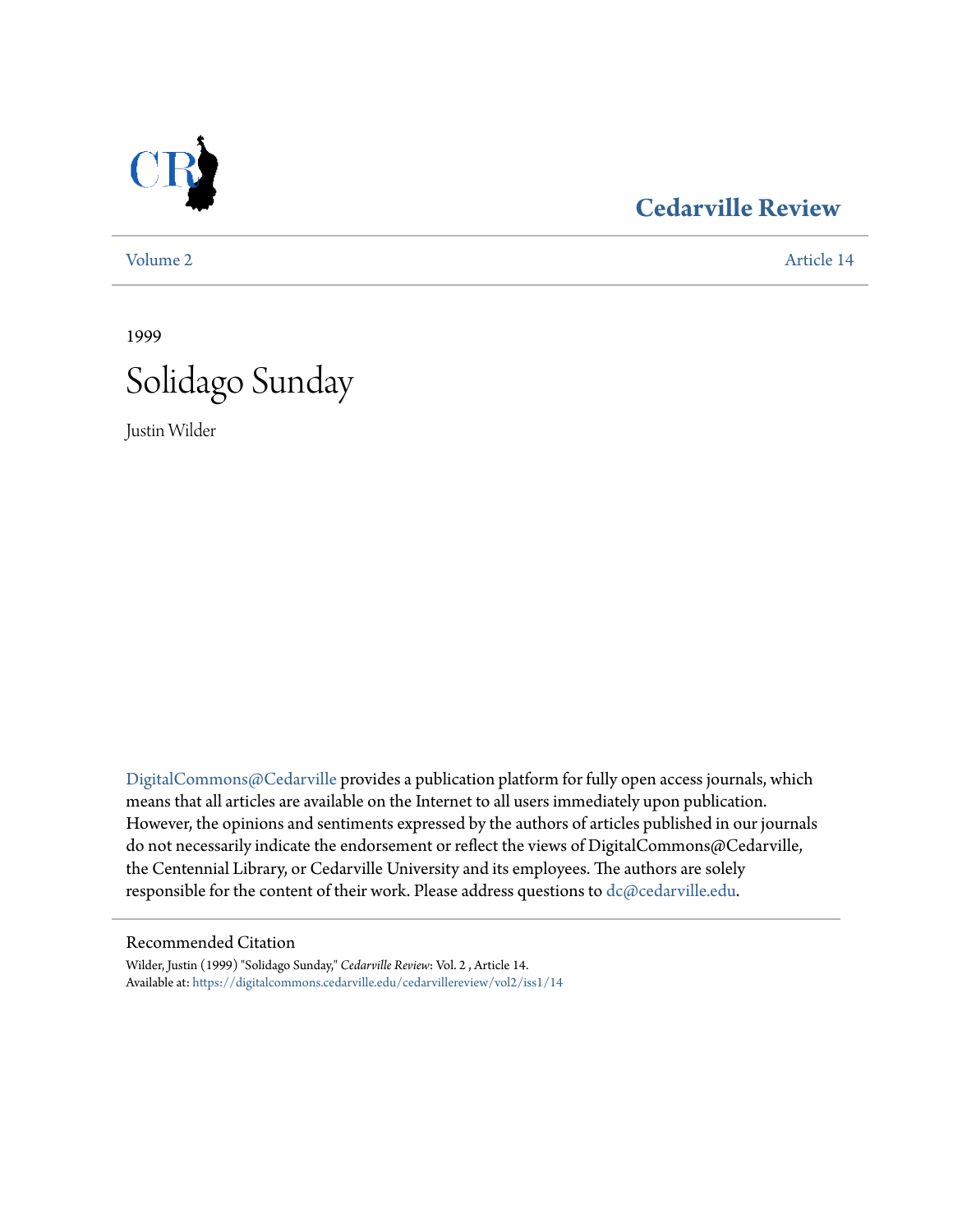# Solidago Sunday

Browse the contents of [this issue](https://digitalcommons.cedarville.edu/cedarvillereview/vol2/iss1) of *Cedarville Review*.

#### **Keywords**

Poetry

#### **Creative Commons License**  $\bigcirc$   $\circ$

This work is licensed under a [Creative Commons Attribution-Noncommercial-No Derivative Works 4.0](http://creativecommons.org/licenses/by-nc-nd/4.0/) [License.](http://creativecommons.org/licenses/by-nc-nd/4.0/)

Follow this and additional works at: [https://digitalcommons.cedarville.edu/cedarvillereview](https://digitalcommons.cedarville.edu/cedarvillereview?utm_source=digitalcommons.cedarville.edu%2Fcedarvillereview%2Fvol2%2Fiss1%2F14&utm_medium=PDF&utm_campaign=PDFCoverPages)

Part of the [Art and Design Commons,](http://network.bepress.com/hgg/discipline/1049?utm_source=digitalcommons.cedarville.edu%2Fcedarvillereview%2Fvol2%2Fiss1%2F14&utm_medium=PDF&utm_campaign=PDFCoverPages) [Fiction Commons,](http://network.bepress.com/hgg/discipline/1151?utm_source=digitalcommons.cedarville.edu%2Fcedarvillereview%2Fvol2%2Fiss1%2F14&utm_medium=PDF&utm_campaign=PDFCoverPages) [Nonfiction Commons,](http://network.bepress.com/hgg/discipline/1152?utm_source=digitalcommons.cedarville.edu%2Fcedarvillereview%2Fvol2%2Fiss1%2F14&utm_medium=PDF&utm_campaign=PDFCoverPages) [Photography Commons,](http://network.bepress.com/hgg/discipline/1142?utm_source=digitalcommons.cedarville.edu%2Fcedarvillereview%2Fvol2%2Fiss1%2F14&utm_medium=PDF&utm_campaign=PDFCoverPages) and the [Poetry](http://network.bepress.com/hgg/discipline/1153?utm_source=digitalcommons.cedarville.edu%2Fcedarvillereview%2Fvol2%2Fiss1%2F14&utm_medium=PDF&utm_campaign=PDFCoverPages) **[Commons](http://network.bepress.com/hgg/discipline/1153?utm_source=digitalcommons.cedarville.edu%2Fcedarvillereview%2Fvol2%2Fiss1%2F14&utm_medium=PDF&utm_campaign=PDFCoverPages)** 

This poetry is available in Cedarville Review: [https://digitalcommons.cedarville.edu/cedarvillereview/vol2/iss1/14](https://digitalcommons.cedarville.edu/cedarvillereview/vol2/iss1/14?utm_source=digitalcommons.cedarville.edu%2Fcedarvillereview%2Fvol2%2Fiss1%2F14&utm_medium=PDF&utm_campaign=PDFCoverPages)